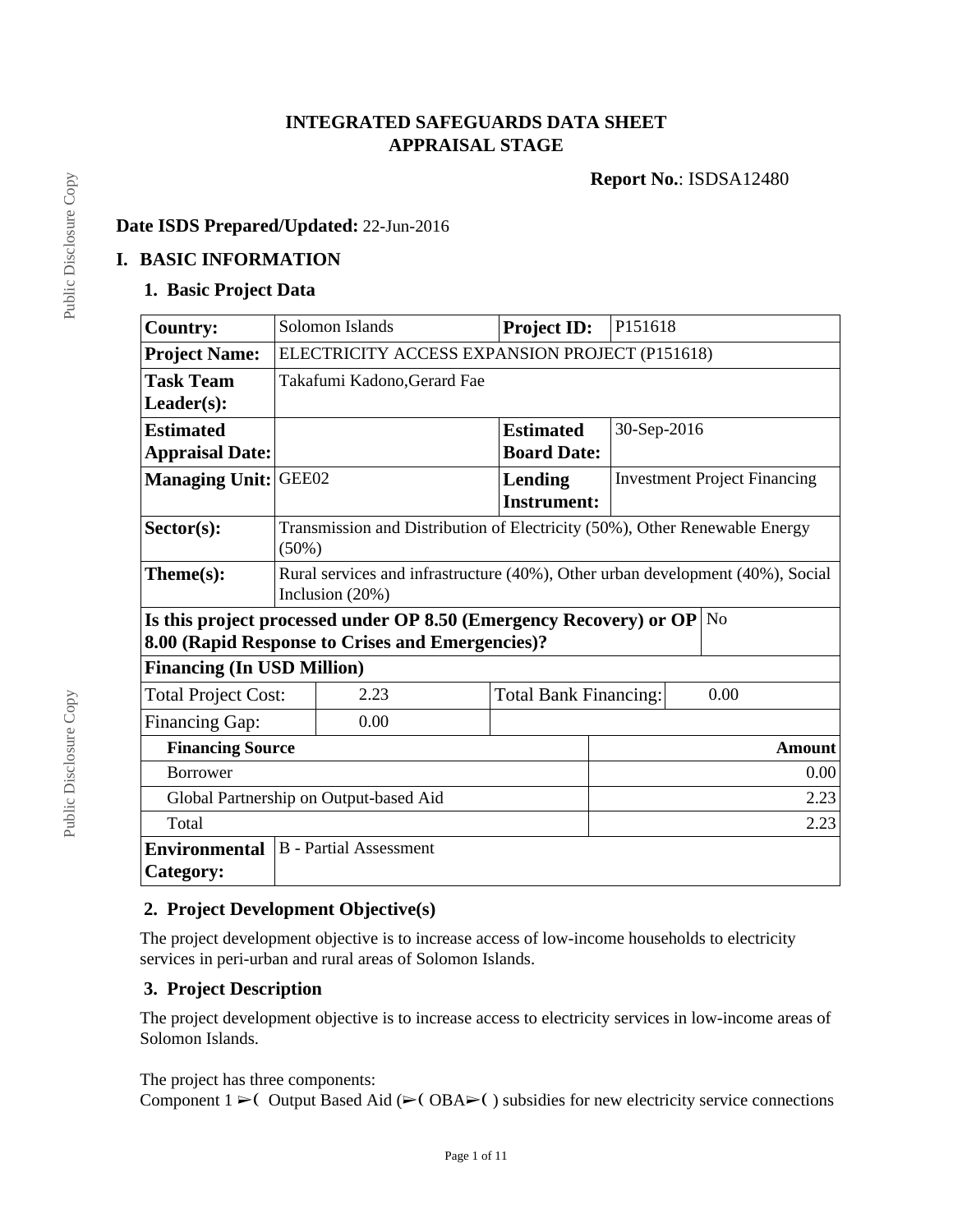and basic in-house wiring for low-income households: this component provides one-off OBA subsidies to the eligible low-income households to cover for a portion of the upfront cost of electricity service connections in the Honiara grid (existing service area and planned expansion areas), and in the outstations including those being developed in Afio, Seghe and Taro. The OBA output includes materials and installation of the service line and auxiliary pole, when needed; a prepaid meter; and in-house wiring including protection, earthing, and two LED light bulbs.

Solomon Islands Electricity Authority, trading as  $\triangleright$  (Solomon Power $\triangleright$ ) since December 2015, is state-owned virtually-integrated power utility, is the main supplier of electricity in Solomon Islands, and responsible for electric power generation, transmission and distribution to all urban and provincial centers, including Honiara, nine provincial centers (so-called outstations), and Noro Township in the Western Province. Solomon Power will competitively procure the materials for the service line and install the service line using its own staff/electricians. The costs of materials and labor have been assessed independently by the OBA Consultant and found to be reasonable. Since Solomon Power has the ability to import materials in bulk at much cheaper prices than private suppliers and electricians, Solomon Power will also import in-house wiring materials in bulk. As Solomon Power also plays a role of a pseudo-regulator to certify in-house wiring, it is unable to install the in-house wiring by itself. However, the small number of licensed electricians tend to distort the prices (and sometimes recommend unnecessary materials) if hired individually by the households. Therefore, Solomon Power will contract the licensed electricians for large batches of works (e.g. 500 connections for Honiara) through a competitive tendering process.

Solomon Power will pre-finance all costs on behalf of the customers and be reimbursed the predefined OBA subsidy amount subject to verification by the Independent Verification Agent (IVA) recruited by the World Bank (refer to Component 3). Solomon Power will self-finance SBD1,700 (US\$213) for the first 20 meters pursuant to its current practices, and eligible beneficiaries will contribute SBD800 (US\$100) in Honiara and SBD400 (US\$50) in the outstations. The OBA program will subsidize the remaining amount of each connection, and limited to a service line length of up to 80 meters, one auxiliary pole, and in-house wiring. In outstation areas, the costs are estimated to be US\$150 higher for the same outputs, due to higher transport and installation costs. Households located far from the distribution line, which costs exceed the cut-off limit of the OBA subsidy, will need to top up the extra cost with their own funding sources.

Component  $2 \geq 0$  Implementation support to Solomon Power for project management: Solomon Power will require support throughout the OBA program duration to manage its implementation, including (i) procuring materials for service lines and in-house wiring; (ii) hiring licensed electricians to perform in-house wiring; (iii) managing distribution of materials; (iv) payments to suppliers and electricians; (v) reporting to IVA and the World Bank; and (vi) other related activities. This component will provide funding for:

(a) A consultant to act as OBA program manager, to help coordinate implementation, procurement, financial management, and verification activities related to the OBA program (recipient-executed) ;

(b) Implementation support from World Bank staff during the length of the project (Bankexecuted).

Component  $3 \geq 1$  Independent verification of OBA outputs  $\geq 1$  Bank executed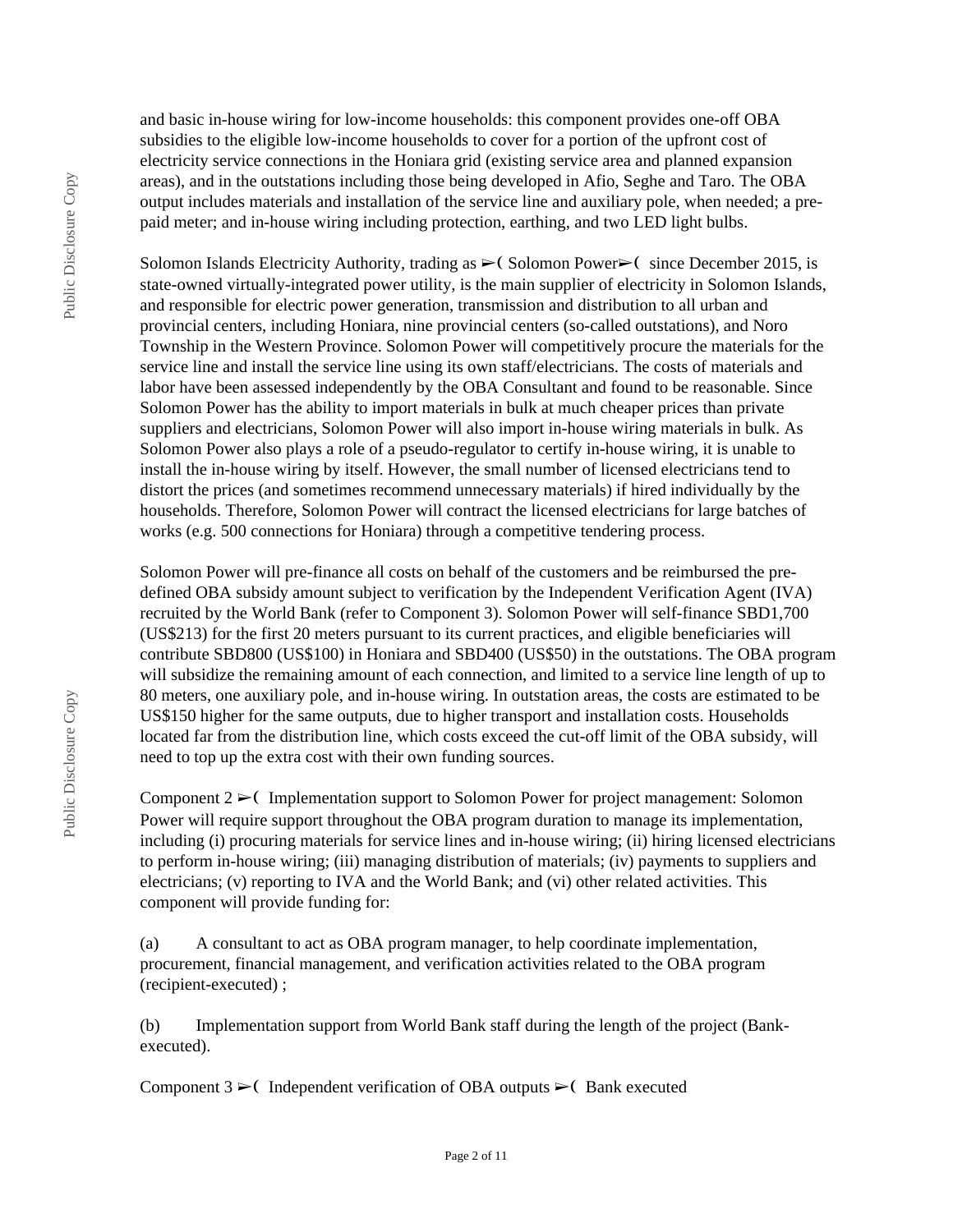This component will engage an IVA to verify and recommend payments of OBA subsidies to Solomon Power for connections delivered within pre-agreed standards and requirements.

At the same time, under Solomon Power finance, Solomon Power plans to expand the Honiara grid and is also developing three outstations with solar-diesel hybrid systems in Afio, Seghe and Taro (commissioning scheduled in June 2016).

## **4. Project location and salient physical characteristics relevant to the safeguard analysis (if known)**

Component 1 of the project will provide OBA subsidies for new electricity service connections and subsidies for household wiring for low income households accessing electricity services. Specifically the Bank will support the connection between the low-voltage cables constructed by Solomon Power to the house and household wiring. The primary beneficiaries are the households in peri-urban areas of the Honiara grid-extension coverage, and newly covered areas by provincial grids and micro-grids in rural areas such as in Afio, Seghe and Taro.

Access of poor households to electricity is expected to yield economic, environmental and social benefits  $\triangleright$  (better health, education, productivity, and overall improvement of the human development indicators in rural and peri-urban areas. The potential environment and social impacts are assessed based on the design, scope of work as well as the physical and biological environment of project site. An Environmental and Social Management Framework (ESMF), including an RPF, has been prepared which provides a logical framework for the management of impacts, including guidance on the management of impacts associated with activities funded by SP, which  $\blacktriangleright$  ( depending on the situation in each locality  $\triangleright$  ( may be considered to be  $\triangleright$  ( linked $\triangleright$  ( for the purposes of safeguard management.. Mitigation measures for each potential environment and social impacts are designed to avoid, minimize or remediate the impacts.

## **5. Environmental and Social Safeguards Specialists**

Francisca Melia Setiawati (GSURR) Nicholas John Valentine (GENDR) Ross James Butler (GSU02)

| <b>6. Safeguard Policies</b> | Triggered? | <b>Explanation (Optional)</b>                                                        |
|------------------------------|------------|--------------------------------------------------------------------------------------|
| Environmental                | <b>Yes</b> | This safeguard policy is triggered.                                                  |
| Assessment OP/BP 4.01        |            | The OBA project will subsidize new household                                         |
|                              |            | connections and wiring. This will involve very little                                |
|                              |            | construction i.e. auxiliary poles (if needed) connected                              |
|                              |            | low-voltage poles to house. The only new construction                                |
|                              |            | involves (separately funded) construction of micro-grids                             |
|                              |            | in Seghe area, Taro area, Afio area and other provinces.                             |
|                              |            | Although these micro-grids are being installed in any                                |
|                              |            | event, and being funded by Solomon Power, for the                                    |
|                              |            | purposes of project safeguards, they will be treated as                              |
|                              |            | $\triangleright$ (linked projects $\triangleright$ (where they are being constructed |
|                              |            | contemporaneously with project supported activities and                              |
|                              |            | where a linkage. If, for example, as is the case in the                              |
|                              |            | Honiara grid densification component of works, the                                   |
|                              |            | generation and LV grid has already been provided                                     |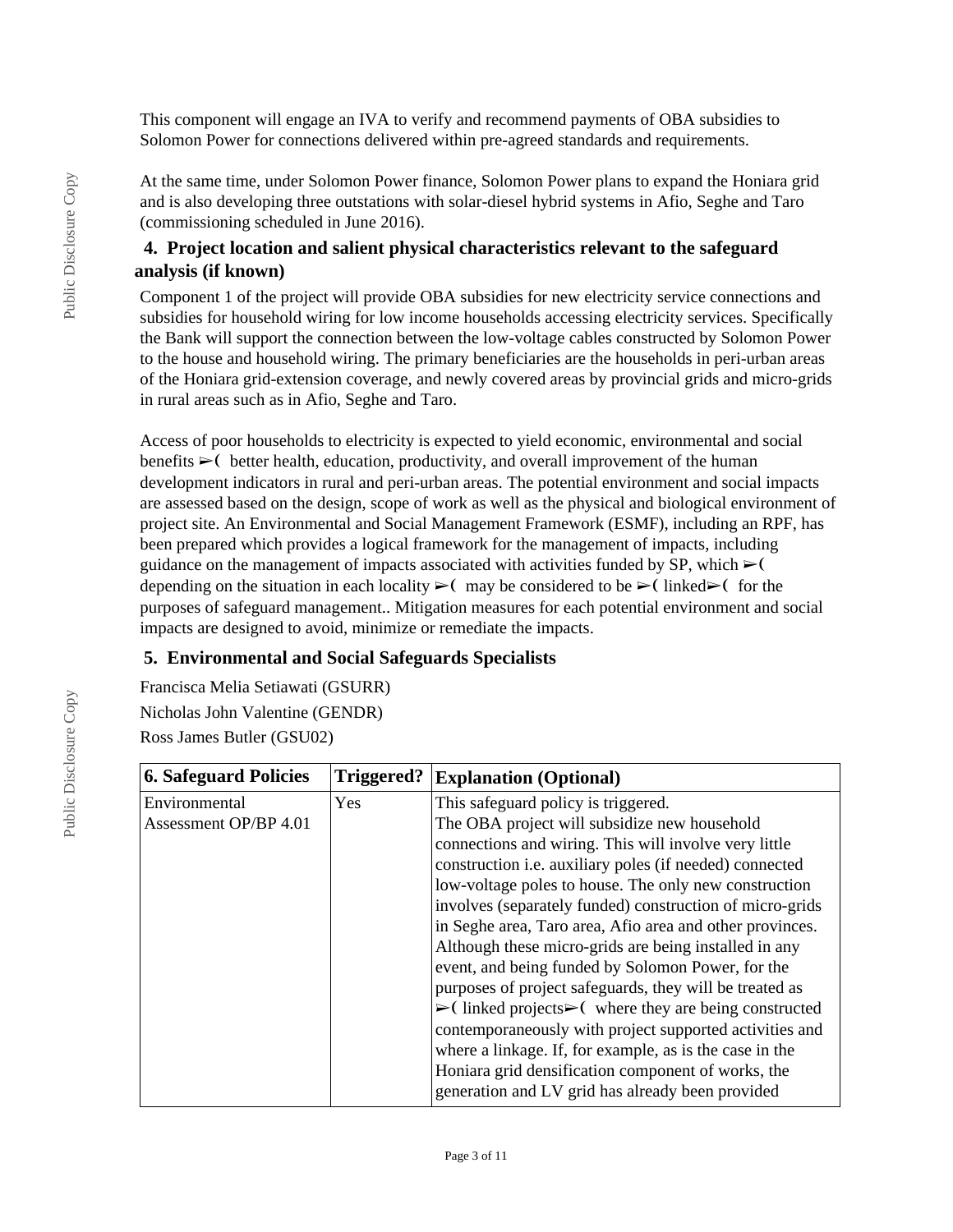| Natural Habitats OP/BP<br>4.04            | N <sub>o</sub> | irrespective of the Bank supported activities, these would<br>not be viewed as being $\triangleright$ (linked $\triangleright$ for the purpose of<br>safeguards. The environmental impacts are expected to be<br>minor, if any. The risks are expected to be technically and<br>institutionally manageable. To ensure compliance with<br>both World Bank Safeguard policies and the<br>environmental legislation of the Solomon Islands, an<br>ESMF has been prepared that contains screening criteria,<br>mitigation measures, environmental monitoring, and<br>capacity development requirements covering the pre-<br>construction, construction and operational phases. The<br>ESMF also includes an RPF to provide guidance in<br>relation to land and asset related impacts. In addition to<br>the ESMF to manage the program, because the mini-grid<br>system in Seghe has already commenced and this will be<br>the first grid covered by the project, a separate ESMP has<br>been prepared. Project implementation manual(s) would<br>include provisions as regards screening procedures,<br>environmental assessment and mitigation measures.<br>As the project sites will be implemented in already<br>developed rural and urban areas including streets, roads |
|-------------------------------------------|----------------|---------------------------------------------------------------------------------------------------------------------------------------------------------------------------------------------------------------------------------------------------------------------------------------------------------------------------------------------------------------------------------------------------------------------------------------------------------------------------------------------------------------------------------------------------------------------------------------------------------------------------------------------------------------------------------------------------------------------------------------------------------------------------------------------------------------------------------------------------------------------------------------------------------------------------------------------------------------------------------------------------------------------------------------------------------------------------------------------------------------------------------------------------------------------------------------------------------------------------------------------------------------------------|
|                                           |                | and local communities, the Project would not cause any<br>impacts on any critical natural habitats.                                                                                                                                                                                                                                                                                                                                                                                                                                                                                                                                                                                                                                                                                                                                                                                                                                                                                                                                                                                                                                                                                                                                                                       |
| Forests OP/BP 4.36                        | No             | The project activities, including the linked projects are not<br>expected to create or induce deforestation and their<br>environmental impact is not expected to compromise the<br>integrity and health of forested areas. Some minor<br>clearings of trees, shrubs and undergrowth within urban<br>areas may be necessary to extend the grids.                                                                                                                                                                                                                                                                                                                                                                                                                                                                                                                                                                                                                                                                                                                                                                                                                                                                                                                           |
| Pest Management OP 4.09 No                |                | The Project will not involve use of pesticides or<br>herbicides.                                                                                                                                                                                                                                                                                                                                                                                                                                                                                                                                                                                                                                                                                                                                                                                                                                                                                                                                                                                                                                                                                                                                                                                                          |
| Physical Cultural<br>Resources OP/BP 4.11 | N <sub>o</sub> | Given the largely disturbed nature of the areas in which<br>the project will be delivered and the generally benign<br>nature of works involved in connecting the LV<br>distribution lines to the houses, physical cultural resources<br>are not expected to be found in the project area.                                                                                                                                                                                                                                                                                                                                                                                                                                                                                                                                                                                                                                                                                                                                                                                                                                                                                                                                                                                 |
| Indigenous Peoples OP/<br>BP 4.10         | Yes            | This policy is triggered.                                                                                                                                                                                                                                                                                                                                                                                                                                                                                                                                                                                                                                                                                                                                                                                                                                                                                                                                                                                                                                                                                                                                                                                                                                                 |
|                                           |                | While there are many groups within Solomon Islands that<br>may meet the IP definition under OP4.10, the key<br>qualifier for the applicability of the policy is whether<br>these groups are present in the project area of influence.                                                                                                                                                                                                                                                                                                                                                                                                                                                                                                                                                                                                                                                                                                                                                                                                                                                                                                                                                                                                                                     |
|                                           |                | Project investments will be predominantly within existing<br>urban areas (eg. Honiara and outstation sites) with<br>infrastructure sited on Government-owned land.                                                                                                                                                                                                                                                                                                                                                                                                                                                                                                                                                                                                                                                                                                                                                                                                                                                                                                                                                                                                                                                                                                        |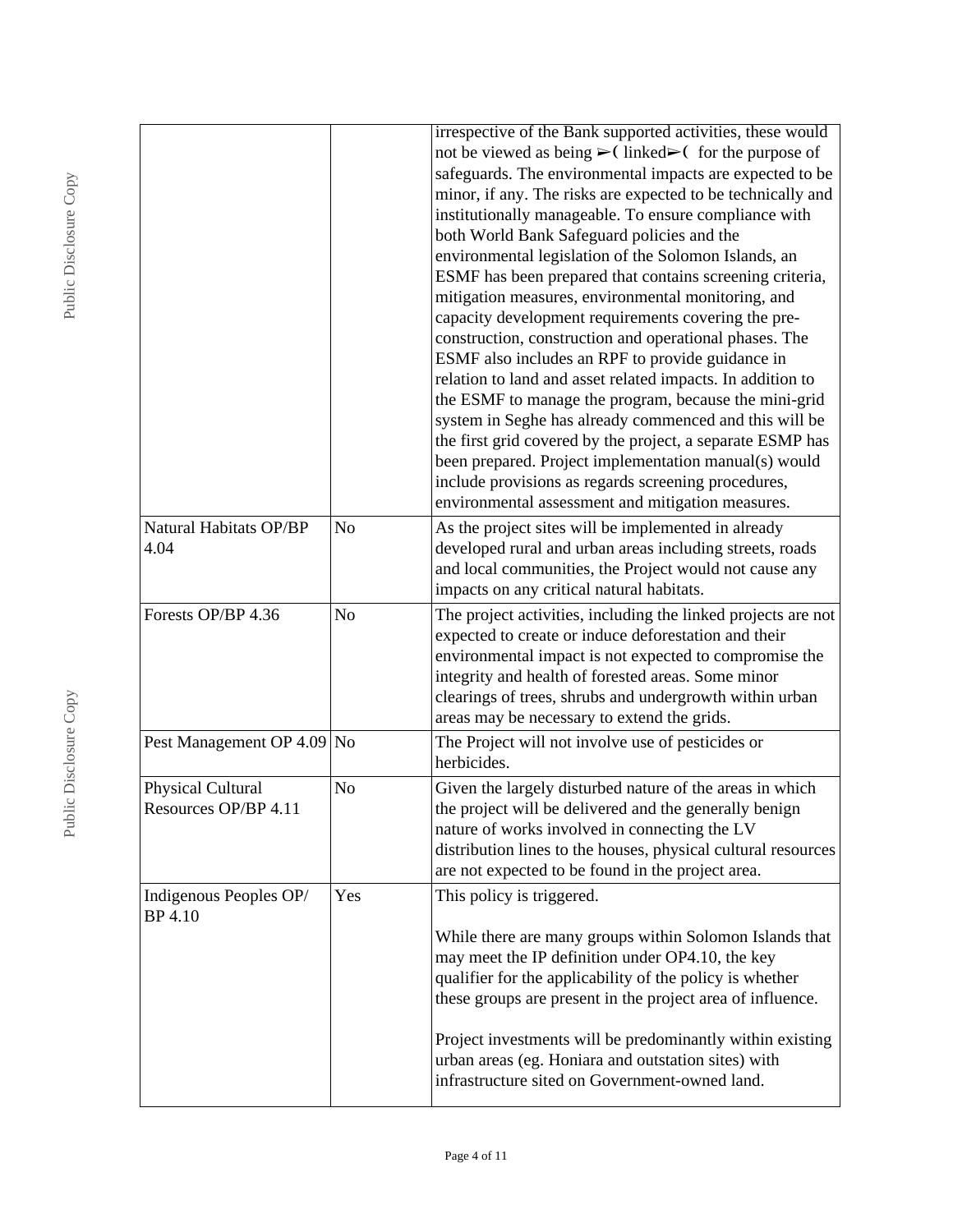|                                               |     | Beneficiary populations within these urban areas are<br>expected to be heterogeneous with individuals from<br>various cultural groups, both local and from further afield<br>in Solomon Islands. Hence, while individual members of<br>IP communities may reside within the project area of<br>influence the nexus with distinct habitats or ancestral<br>territories within the project area may not exist.<br>Notwithstanding, it is possible that ancillary infrastructure<br>(eg. power lines) may traverse customary land outside the<br>boundaries of existing urban areas. There may also be<br>potential for future grid extensions into IP areas.                                                                                                                                                                                                                                                                   |
|-----------------------------------------------|-----|------------------------------------------------------------------------------------------------------------------------------------------------------------------------------------------------------------------------------------------------------------------------------------------------------------------------------------------------------------------------------------------------------------------------------------------------------------------------------------------------------------------------------------------------------------------------------------------------------------------------------------------------------------------------------------------------------------------------------------------------------------------------------------------------------------------------------------------------------------------------------------------------------------------------------|
|                                               |     | An IPPF has been included in the ESMF (Annex H) to<br>cover any eventualities contemplated in the final sentence<br>above. Further the Bank/GPOBA-funded component is<br>responsive to the Solomon Power investments, which are<br>determined under its independent investment plans. These<br>plans, as far as the Bank is aware, do not seek to explicitly<br>target indigenous populations                                                                                                                                                                                                                                                                                                                                                                                                                                                                                                                                |
| <b>Involuntary Resettlement</b><br>OP/BP 4.12 | Yes | In consideration of the complex land acquisition<br>arrangement in the Solomon Islands, the project has been<br>designed to avoid to the greatest extent the need to use<br>land other than Government owned land or land owned by<br>substantial land owners with whom equitable negotiations<br>towards either $\triangleright$ (willing buyer $\triangleright$ (willing seller $\triangleright$ (,<br>long term leases or $\triangleright$ (voluntary land donations $\triangleright$ (can<br>be executed such as the Uniting and other major churches.<br>Where land not fitting these criteria may be required, the<br>project would screen out these sub-projects from project<br>support.                                                                                                                                                                                                                             |
|                                               |     | Involuntary land acquisition in the Solomon Islands is<br>extremely time consuming and can lead to social unrest<br>and substantial project delays which is part of the reason<br>SP has no intention of applying eminent domain for the<br>purposes of land acquisition. Notwithstanding this, it is<br>possible that Involuntary land acquisition (and preparation<br>of an Abbreviated Resettlement Action Plan) may be<br>required if additional land is required during project<br>implementation and the landowner is not a beneficiary of<br>the project and the pre-requisites for negotiated<br>settlement/VLD are not satisfied (It is noted that this is<br>considered very unlikely as projects will be scoped and<br>designed by SP in close collaboration with the<br>community), or where land acquisition is for some reason<br>restricted and involuntary land acquisition processes need<br>to be applied. |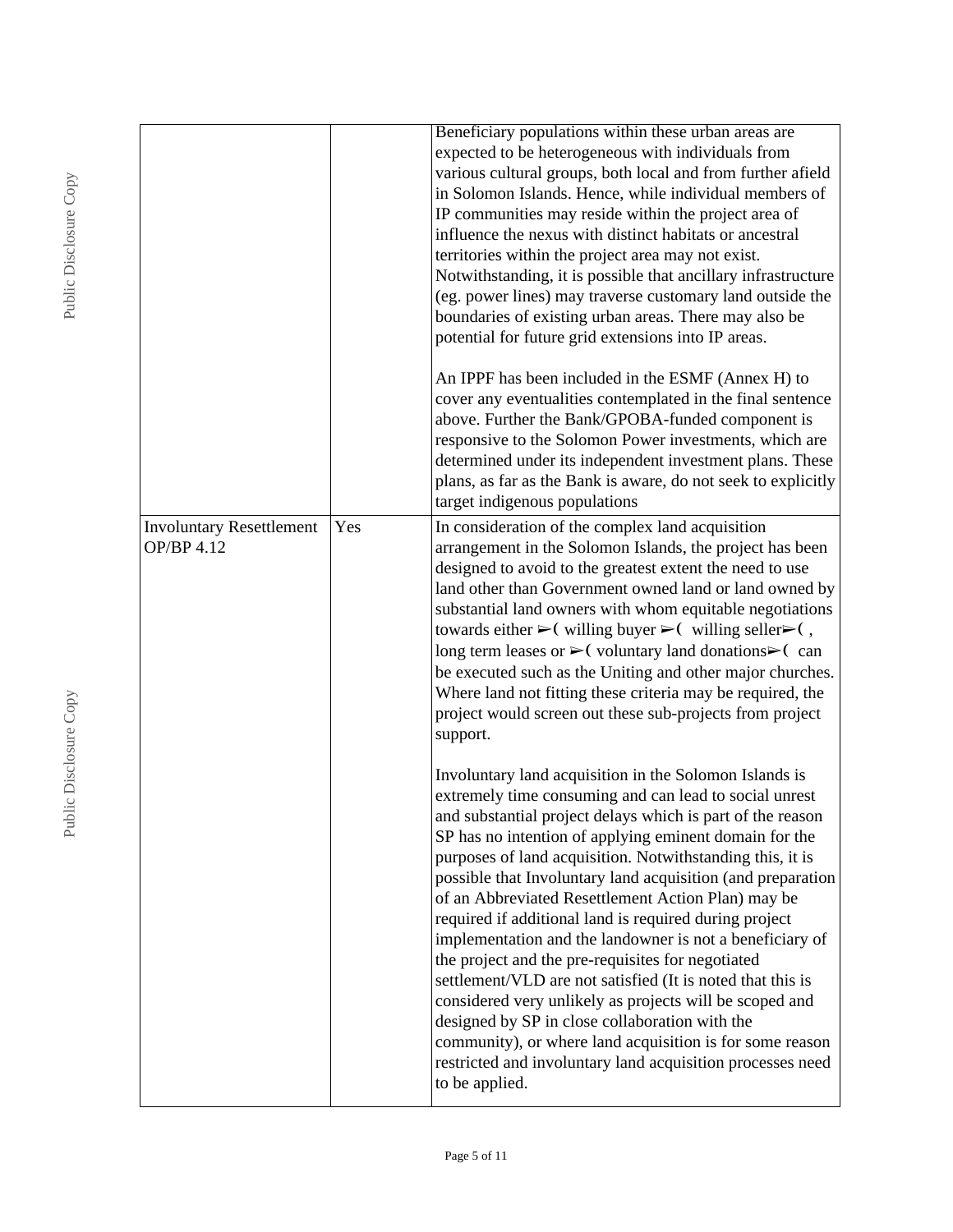|                                                   |                | Accordingly a Resettlement Policy Framework (RPF) has<br>been prepared to guide all land will need to be<br>implemented. The RPF requires the preparation of an<br>abbreviated resettlement action plan (ARAP) in the<br>unlikely event that involuntary land acquisition will be<br>required. |
|---------------------------------------------------|----------------|------------------------------------------------------------------------------------------------------------------------------------------------------------------------------------------------------------------------------------------------------------------------------------------------|
| Safety of Dams OP/BP<br>4.37                      | No             | No dams will be affected by the Project.                                                                                                                                                                                                                                                       |
| Projects on International<br>Waterways OP/BP 7.50 | N <sub>0</sub> | No project activities will take place on international<br>waterways.                                                                                                                                                                                                                           |
| Projects in Disputed<br>Areas OP/BP 7.60          | No             | There are no known disputed areas in the project areas of<br>influence.                                                                                                                                                                                                                        |

## **II. Key Safeguard Policy Issues and Their Management**

## *A. Summary of Key Safeguard Issues*

#### **1. Describe any safeguard issues and impacts associated with the proposed project. Identify and describe any potential large scale, significant and/or irreversible impacts:**

The OBA project will subsidize new household connections and wiring. This will involve very little construction i.e. auxiliary poles (if needed) connected low-voltage poles to house. The environmental impacts are expected to be minor, if any.

Soil digging activities for erecting power poles and laying foundation for outstations may result in the generation of dust, potential drainage issue and disposal of the excess excavated materials. However the scale of this activities is small and the environmental impacts are expected to be minor.

The construction works will have a minor and temporary impact in the form of dust during dry windy conditions. Minor air pollution is expected from vehicles transporting power poles, cables, and other construction materials. There will be very little construction related activities requiring stock piling of materials. Solid wastes, debris, spent oils or fuel from construction machinery or plant, construction material, or waste vegetation may result from project activities. During construction, there will be a temporary adverse impact due to the noise of the construction equipment. The risk of spread of communicable disease is considered to be negligible as work areas will be very small, with only a few workers at any one time.

The OBA project will not acquire land. Minor damage to assets during connections may occur due activities such as digging a hole for a power pole (if needed), trimming vegetation, and arranging easement for over-head line from the property boundary to the house. Since the installation work will only occur if there is a request and application from the applicant/consumer (household owner), the work will be conducted based on obtaining consent from the household owner on any impacts on land.

The grid densification/extensions in Honiara will involve only minor civil works such as soil digging of holes for power poles and for easement of over-head line. All poles will be located either along existing road corridors or within land owned by the beneficiary community. The new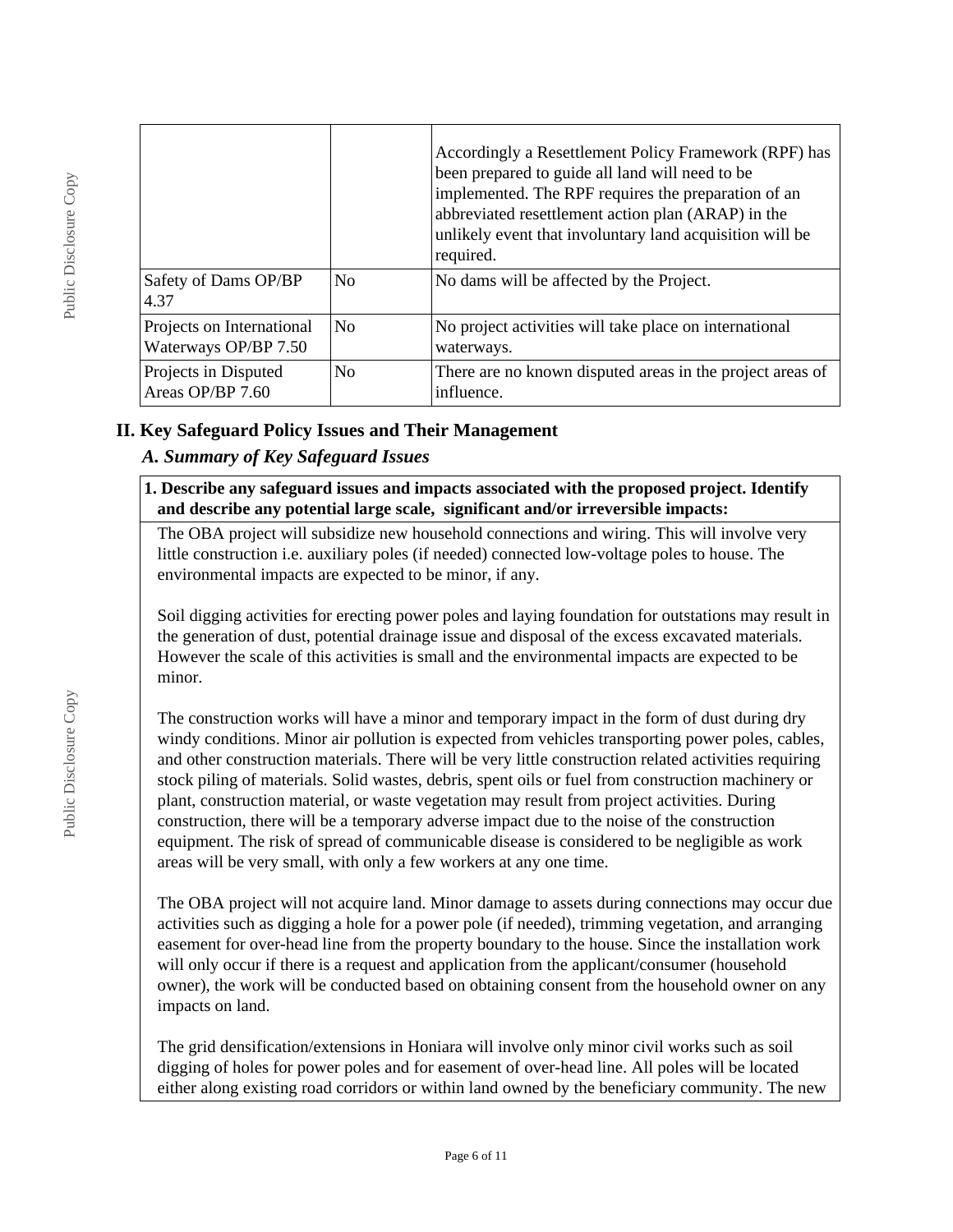micro-grid (out station) facilities in remotes provinces will need land for solar panel, battery, diesel generators etc. In all cases, Solomon Power will obtain land through lease either from Provincial Government or from the church. In Seghe, the land required for the hybrid generation system belongs to the United Church. Solomon Power is currently negotiating a lease for this land. The installation of LV network will traverse along corridors agreed by Solomon Power, the community and the landowner.

Any removal of trees/vegetation to facilitate household connections will require consultation with the tree owner and will based on consent of the owner. Any compensation for trees will be in accordance with rates prescribed under law (referring to rates issued by Ministry of Agriculture). The project will avoid any impacts on structures by design. Thus impact of the project to structures will not be envisaged.

#### **2. Describe any potential indirect and/or long term impacts due to anticipated future activities in the project area:**

The impacts on the social-economic environment will be mostly positive by providing electricity access to community in remote areas and also to enable future development in electricity sector.

The micro-grid and grid assets under the project will be maintained and upgraded in the original location and along the route of the existing grid. This will not result in disruption of any new areas. The project will enable more renewable energy generation developments, which will have cumulative long term benefits for reducing greenhouse gas emissions from the energy network by substituting diesel generation. The distribution network will continue to be upgraded and expanded to allow further development of renewable energy generation and to meet the needs of people and of a growing economy and population.

#### **3. Describe any project alternatives (if relevant) considered to help avoid or minimize adverse impacts.**

The lowest impact approach has been adopted for this project.

**4. Describe measures taken by the borrower to address safeguard policy issues. Provide an assessment of borrower capacity to plan and implement the measures described.**

The hybrid generation system will be installed on land leased by Solomon Power from the Uniting Church. The grid distribution will traverse either public land or corridors agreed by Solomon Power, the community and landowners. The proposed project facilities do not encroach any privately owned or occupied land or the environmentally sensitive areas. Solomon Power will submit notification to Ministry of Infrastructure Development (MID) for consent to use the road corridors.

The project does not require clearing of large areas of vegetation. During installation work, clearing of small land area for the footing of the poles and trimming some trees near the conductor within the road reserve may be required. Marking of trees or vegetation to be removed within the road reserve (if any) prior to trimmed. Clearing land for micro-grid installation will be on land leased by SP.

Considering the nature and scope of the construction works, only minor and manageable environmental disturbances will be created during installation, with minimum impact on nearby communities. Noise predicted will be minor and temporary. Environmental disturbances during installation will be minor and transient.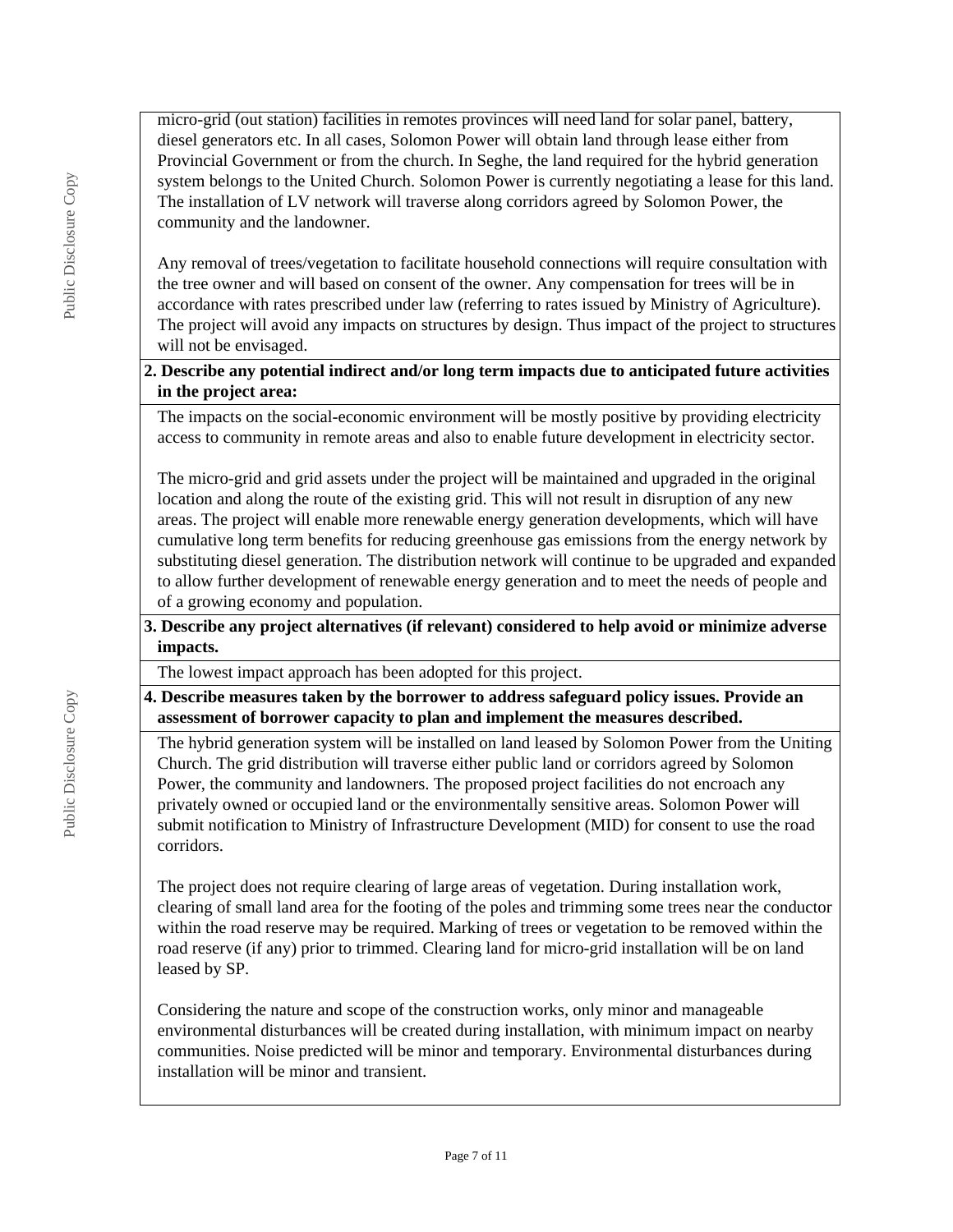It is possible that a chance discovery Unexploded Ordinances (UXOs) may occur. The proposed project area and alignments will be swept for UXO and if found will be cleared as per the established procedures before the sites are handed over for civil works. During construction, should UXO be discovered, Solomon Power and/or the contractor is to immediately stop work, cordon off the area, arrange evacuation of nearby residents and inform the Police of the find. The procedure is provided in the ESMF.

The nature of the construction works indicates that no toxic or hazardous materials will be used, apart from fuel oils for vehicles, which will be properly stored. The limited construction wastes will be sorted out by SP for recycling and disposal at an appropriate landfill. The impacts associated with civil works activities will be controlled by adapting suitable mitigation measures such as: selection of installation techniques and machinery seeking to minimize ground disturbance and noise vibration, proper maintenance and operation of construction equipment, demolished materials and construction materials will be disposed of at designated site, construction activities only undertaken during the day and prohibition of any construction activities between 9pm and 6am in, or close to, residential sites, and local communities informed of the construction schedule, Solomon Power with otherwise implement their health and safety plan including safety manual and training requirements.

The project has prepared ESMF as guideline to mitigate any potential negative impacts of the project. An ESMP for establishment of hybrid generation system in Seghe has been prepared by Solomon Power.

#### **5. Identify the key stakeholders and describe the mechanisms for consultation and disclosure on safeguard policies, with an emphasis on potentially affected people.**

Solomon Power will be responsible to conduct substantive consultation and engagement with relevant stakeholders. Consultation with community will be organized to ensure that people understand and support the project and actively participate. A key requirement forthis is that community concerns are adequately taken into account. The consultation guidelines is provided in the ESMF that the consultation will involve local authorities (government officials, community leader, church leader) and through them all community participate in planning and decision making. Semi-formal processed to share project information and to get feedback from community, including disadvantaged groups such as elderly, the poor, women headed households, and indigenous people will be included in the consultations. The consultation process and meeting with stakeholders will be recorded and documented.

Since OP 4.10 on Indigenous People is triggered for this project, consultation conducted by Solomon Power will follow the key principles for free, prior and informed consultation (FPIC). An inclusive process that allows IP to participate meaningfully in decisions directly affecting them is provided in the ESMF.

Customer Service Department in Solomon Power has regular awareness program (media outreach) trough radio that is conducted weekly every Saturday and monthly end of every month. In this program community are able to raise question and submit complaint that are directly responded by SP. This proposed project will also be publicly launched through this approach to get wide coverage area of people to understand the project.

As an initial step, Solomon Power conducted initial introduction consultation in new micro-grid areas e.g. in Afio, Seghe and Taro during September - October 2015. The initial consultation was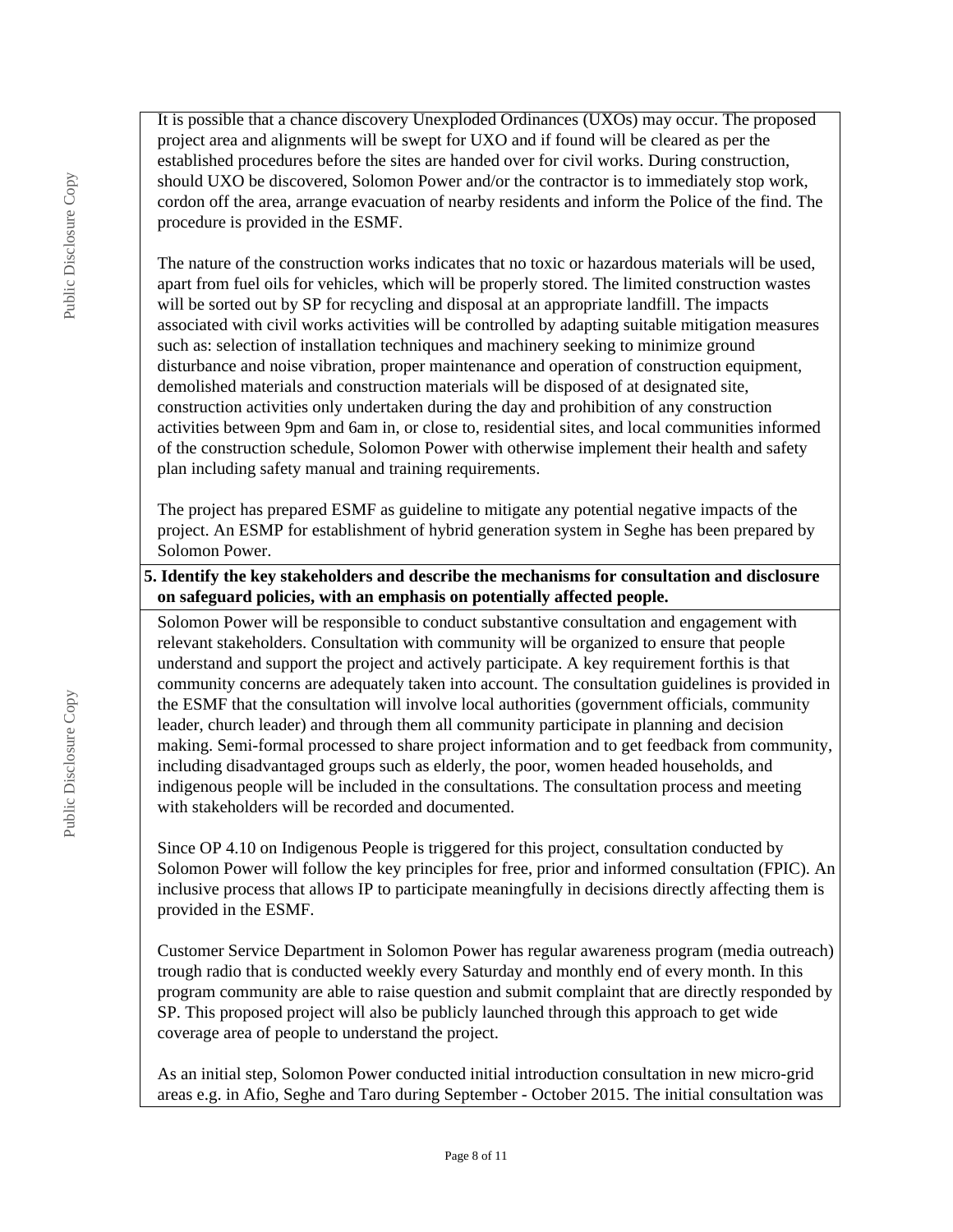conducted to provide the community living in the proposed project areas on the role of Solomon Power and about the project plan. The result of the consultation has been incorporated into project design.

The consultation process will be conducted and expanded during the project implementation to ensure that stakeholders are fully engaged in the Project and have the opportunity to participate in its development and implementation and understand that there is a process in place for them to submit any grievances or complaints. Prior to commencing work on grid or micro-grid extension the Solomon Power will work together with chiefs of villages to arrange a community meeting, distribute pamphlets informing existence of the project, apologize for possible inconvenience (noise, dust, traffic disturbance, crowded area caused by workers, material, equipment and vehicles) and inform the affected community on measures that will be taken to minimize such effects to the people and make them aware of grievance procedure.

#### *B. Disclosure Requirements*

| Environmental Assessment/Audit/Management Plan/Other                                                                                                                                                                                                                                       |                                                                                                                    |             |  |  |
|--------------------------------------------------------------------------------------------------------------------------------------------------------------------------------------------------------------------------------------------------------------------------------------------|--------------------------------------------------------------------------------------------------------------------|-------------|--|--|
|                                                                                                                                                                                                                                                                                            | Date of receipt by the Bank                                                                                        | 21-Apr-2016 |  |  |
|                                                                                                                                                                                                                                                                                            | Date of submission to InfoShop                                                                                     | 25-Apr-2016 |  |  |
|                                                                                                                                                                                                                                                                                            | For category A projects, date of distributing the Executive<br>Summary of the EA to the Executive Directors        |             |  |  |
| "In country" Disclosure                                                                                                                                                                                                                                                                    |                                                                                                                    |             |  |  |
| Solomon Islands                                                                                                                                                                                                                                                                            |                                                                                                                    | 21-Apr-2016 |  |  |
| Comments:                                                                                                                                                                                                                                                                                  | The ESMF and ESMP will be disclosed at $SP\succ$ (s website and will be available in<br>$SP \geq 0$ s Head Office. |             |  |  |
|                                                                                                                                                                                                                                                                                            | <b>Resettlement Action Plan/Framework/Policy Process</b>                                                           |             |  |  |
|                                                                                                                                                                                                                                                                                            | Date of receipt by the Bank                                                                                        | 17-Jun-2016 |  |  |
|                                                                                                                                                                                                                                                                                            | Date of submission to InfoShop                                                                                     | 22-Jun-2016 |  |  |
| "In country" Disclosure                                                                                                                                                                                                                                                                    |                                                                                                                    |             |  |  |
| Solomon Islands                                                                                                                                                                                                                                                                            |                                                                                                                    | 22-Jun-2016 |  |  |
| The RPF forms part of the ESMF. The ESMF and ESMP will be disclosed at $SP \rightarrow (s$<br>Comments:<br>website and will be available in $SP \geq 0$ s Head Office. The ESMF and ESMP will be<br>disclosed at $SP \geq 0$ s website and will be available in $SP \geq 0$ s Head Office. |                                                                                                                    |             |  |  |
| <b>Indigenous Peoples Development Plan/Framework</b>                                                                                                                                                                                                                                       |                                                                                                                    |             |  |  |
|                                                                                                                                                                                                                                                                                            | Date of receipt by the Bank                                                                                        | 21-Apr-2016 |  |  |
|                                                                                                                                                                                                                                                                                            | Date of submission to InfoShop                                                                                     | 25-Apr-2016 |  |  |
| "In country" Disclosure                                                                                                                                                                                                                                                                    |                                                                                                                    |             |  |  |
| Solomon Islands<br>21-Apr-2016                                                                                                                                                                                                                                                             |                                                                                                                    |             |  |  |
| The IPPF is part of the ESMF. The ESMF and ESMP will be disclosed at SP>(s)<br>Comments:<br>website and will be available in SP>(s Head Office. The ESMF and ESMP will be<br>disclosed at $SP \geq 0$ s website and will be available in $SP \geq 0$ s Head Office.                        |                                                                                                                    |             |  |  |
| If the project triggers the Pest Management and/or Physical Cultural Resources policies, the<br>respective issues are to be addressed and disclosed as part of the Environmental Assessment/<br><b>Audit/or EMP.</b>                                                                       |                                                                                                                    |             |  |  |

**If in-country disclosure of any of the above documents is not expected, please explain why:**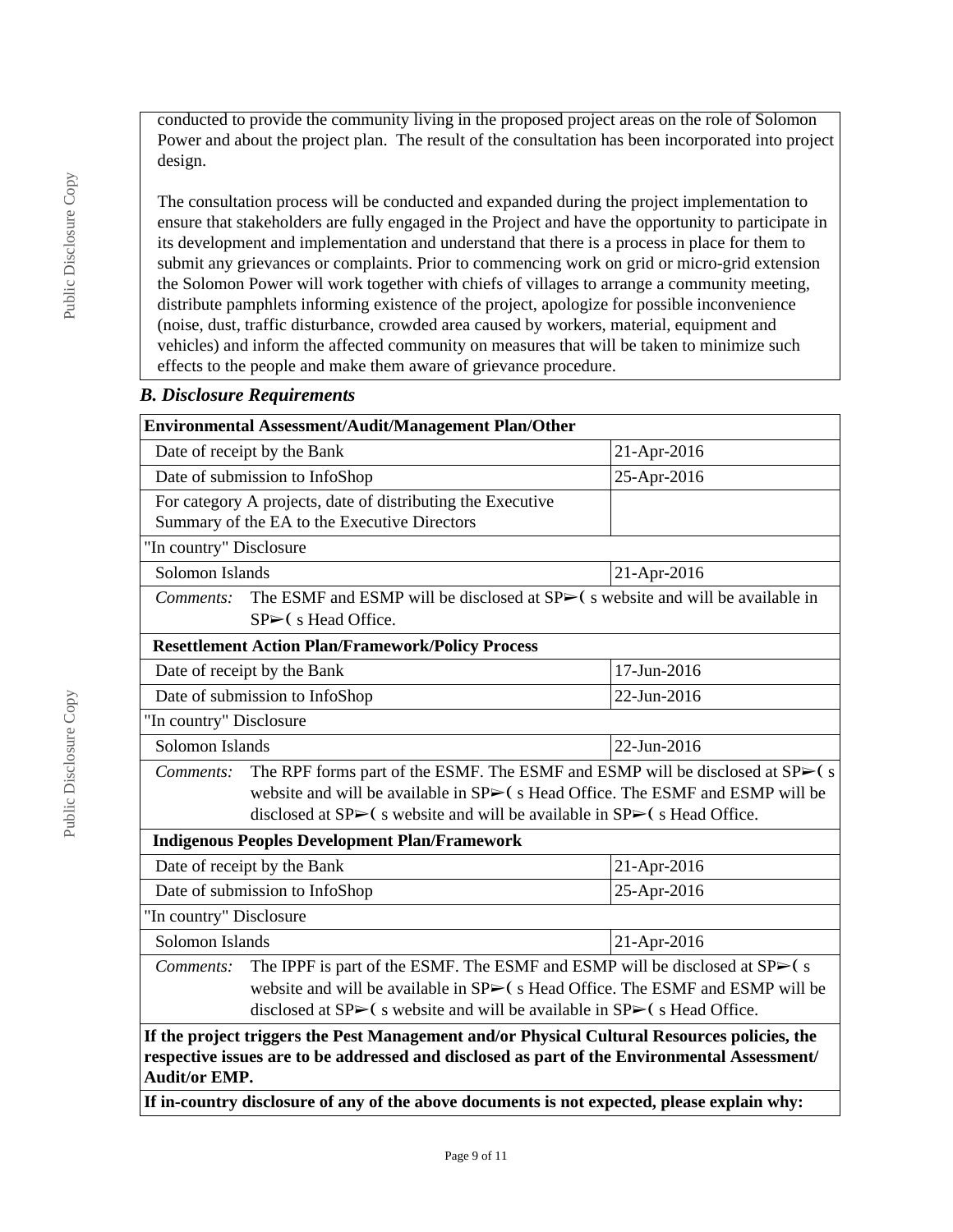| <b>C. Compliance Monitoring Indicators at the Corporate Level</b> |  |  |  |
|-------------------------------------------------------------------|--|--|--|
|                                                                   |  |  |  |

| <b>OP/BP/GP 4.01 - Environment Assessment</b>                                                                                                                                                                                           |                                |                                                               |                                  |
|-----------------------------------------------------------------------------------------------------------------------------------------------------------------------------------------------------------------------------------------|--------------------------------|---------------------------------------------------------------|----------------------------------|
| Does the project require a stand-alone EA (including EMP)<br>report?                                                                                                                                                                    | Yes $\lceil$<br>$\mathbf{I}$   | No [ $\times$ ]                                               | $NA$ [                           |
| <b>OP/BP 4.10 - Indigenous Peoples</b>                                                                                                                                                                                                  |                                |                                                               |                                  |
| Has a separate Indigenous Peoples Plan/Planning Framework<br>(as appropriate) been prepared in consultation with affected<br>Indigenous Peoples?                                                                                        | Yes $\lceil \quad \rceil$      | No [ X ] NA [                                                 | $\mathbf{1}$                     |
| <b>OP/BP 4.12 - Involuntary Resettlement</b>                                                                                                                                                                                            |                                |                                                               |                                  |
| Has a resettlement plan/abbreviated plan/policy framework/<br>process framework (as appropriate) been prepared?                                                                                                                         |                                | $Yes [ \times ] No [ ] NA [ ]$                                |                                  |
| If yes, then did the Regional unit responsible for safeguards or<br>Practice Manager review the plan?                                                                                                                                   | Yes $[\times]$ No $[$ ]        |                                                               | NA [<br>$\overline{\phantom{a}}$ |
| Is physical displacement/relocation expected?                                                                                                                                                                                           |                                | Yes $\begin{bmatrix} 1 & \text{No } [ \times ] \end{bmatrix}$ | TBD [                            |
| Provided estimated number of people to be affected                                                                                                                                                                                      |                                |                                                               |                                  |
| Is economic displacement expected? (loss of assets or access to<br>assets that leads to loss of income sources or other means of<br>livelihoods)                                                                                        | Yes $\lceil$<br>$\overline{1}$ | No [ $\times$ ]                                               | TBD [                            |
| Provided estimated number of people to be affected                                                                                                                                                                                      |                                |                                                               |                                  |
| The World Bank Policy on Disclosure of Information                                                                                                                                                                                      |                                |                                                               |                                  |
| Have relevant safeguard policies documents been sent to the<br>World Bank's Infoshop?                                                                                                                                                   | Yes $[\times]$                 | $\overline{1}$<br>No [                                        | NA <sub>1</sub>                  |
| Have relevant documents been disclosed in-country in a public<br>place in a form and language that are understandable and<br>accessible to project-affected groups and local NGOs?                                                      |                                | $Yes [ \times ] No [ ] NA [ ]$                                |                                  |
| <b>All Safeguard Policies</b>                                                                                                                                                                                                           |                                |                                                               |                                  |
| Have satisfactory calendar, budget and clear institutional<br>responsibilities been prepared for the implementation of<br>measures related to safeguard policies?                                                                       | Yes $[\times]$ No $[\ ]$       |                                                               | $NA$ [                           |
| Have costs related to safeguard policy measures been included $\begin{bmatrix} \text{Yes} \end{bmatrix} \times \begin{bmatrix} \text{No} \end{bmatrix}$ No $\begin{bmatrix} \text{I} & \text{NA} \end{bmatrix}$<br>in the project cost? |                                |                                                               | $\mathbf{j}$                     |
| Does the Monitoring and Evaluation system of the project<br>include the monitoring of safeguard impacts and measures<br>related to safeguard policies?                                                                                  | Yes [ $\times$ ]               | No [                                                          | NA [<br>$\overline{1}$           |
| Have satisfactory implementation arrangements been agreed<br>with the borrower and the same been adequately reflected in<br>the project legal documents?                                                                                |                                | $Yes [ \times ] No [ ] NA [ ]$                                |                                  |

# **III. APPROVALS**

Task Team Leader(s): Name: Takafumi Kadono,Gerard Fae